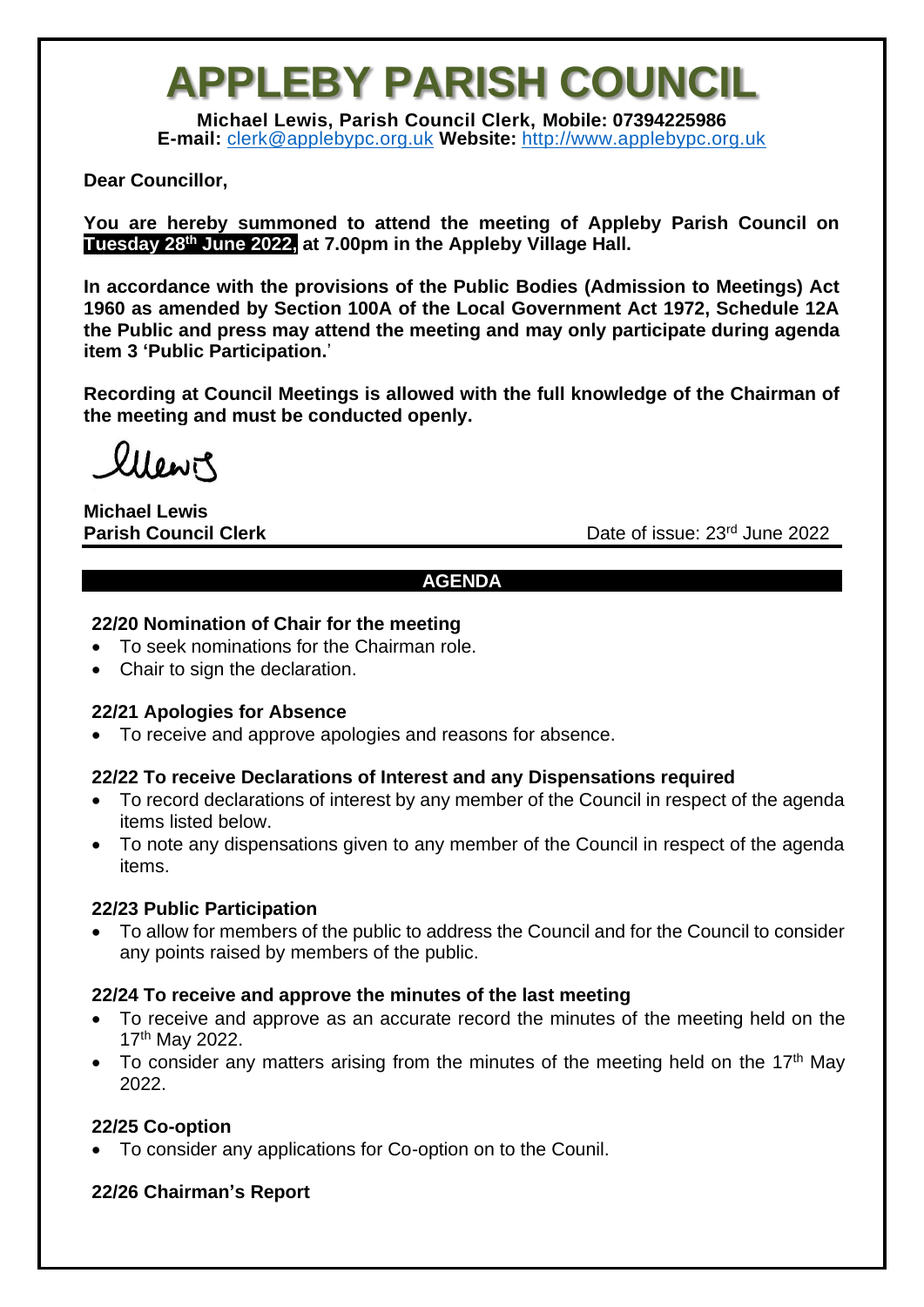## **APPLEBY PARISH COUNCIL**

**Michael Lewis, Parish Council Clerk, Mobile: 07394225986 E-mail:** [clerk@applebypc.org.uk](mailto:clerk@applebypc.org.uk) **Website:** [http://www.applebypc.org.uk](http://www.applebypc.org.uk/)

• To receive an update on activities undertaken on behalf of the Parish Council.

## **22/27 Clerk's Report**

• To receive a report on activities undertaken on behalf of the Parish Council.

## **22/28 Report from Ward Councillors**

• To receive a report from the Ward Councillors on North Lincolnshire Council's activities.

#### **22/29 To consider / note planning applications and any received following the issuing of the agenda**

- **Approved:** PA/2022/852 Planning permission sought to undertake various works on 12 trees at North Brook, Haytons Lane [https://apps.northlincs.gov.uk/application/pa-2022-](https://apps.northlincs.gov.uk/application/pa-2022-852) [852](https://apps.northlincs.gov.uk/application/pa-2022-852)
- North Lincolnshire Council Local Plan update (IK)

## **22/30 Devolution update**

- To discuss the latest devolution information, including a three-year extension with a 3% budget increase.
- Discuss extra cuts of the verges.

## **22/31 Parish Newsletter**

- To discuss the Jubilee Newsletter.
- To consider opening an account with Instant Print to allow post-printing payment.
- To consider the number of issues and newsletter content.

## **22/32 Correspondence for discussion or decision**

- NALC Training e-mail specifically Neighbourhood Planning Training.
- ERNLLCA Being A Good Councillor Training.
- To discuss any correspondence that arrives after circulating the agenda that requires a decision.

## **22/33 Correspondence for information**

- NALC Chief Executives bulletin.
- Civility and Respect Project update.
- VANI Newsletter
- NLC Childmind Briefing event notice.
- LGA Parliamentary bulletin.

## **22/34 To receive an update on the outlying areas**

- Santon.
	- o Road update.
- Demeter House.
- Station Area.
	- o Planter.
	- o Straw Bales.
	- o Broadband.